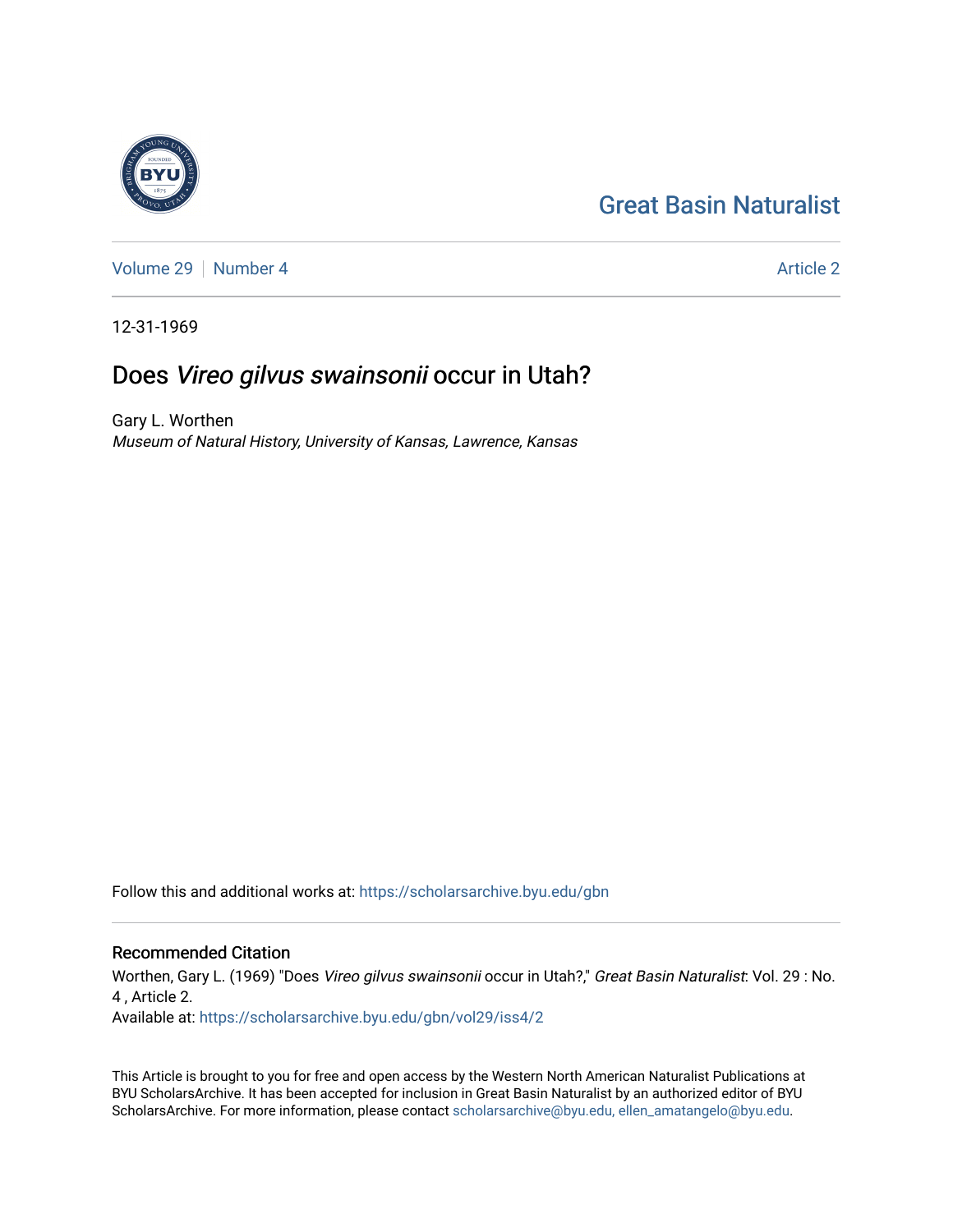#### Gary L. Worthen'

While attempting to subspecifically identify a series of forty-two Warbling Vireos collected in south central, western Utah for a recent work (Worthen, 1968). a problem of subspecific distribution be came apparent. Twomey (1942), Woodbury and Russell (1945), Behle (1948), Woodbury, Cottam, and Sugden, (1949). Behle (1955), A.O.U. Check-list Committee (1957). Behle. (1958). and Behle (1960), state that *Vireo gilvus swainsonii* Baird occurs or may occur in Utah. Most of these authors designate the subspecies as a migrant but some record it as a summer resident in certain localized areas of the state.

<sup>I</sup> examined a series of 200 birds in the collection of the University of Utah and can find little evidence that  $V.g.$  swainsonii occurs in Utah. It should be pointed out, however, that <sup>I</sup> have not examined any topotypes or any specimens positively identified as V. g. swainsonii. Characteristics were used that were given by the original describer (Oberholser, 1932) and by Sibley (1940).

Virtually all specimens in the University of Utah Museum that have been identified as V. g. swainsonii are birds taken in August and September in fresh fall plumage. Furthermore, six of the seven birds taken by myself in August (Worthen, 1968) have characteristics of  $V$ ,  $g$ , *swainsonii*. There is a decided paucity of birds taken in spring in the collection of the University of Utah referable to "swainsonii". These data present two possible hypotheses: that this subspecies commonly migrates south through Utah but usually migrates north by some other route, or that the observed relationship is caused by something other than patterns of migration. If the lat ter is true the factors which seem to be responsible are those dealing with molt and wear of plumage. Bent (1950:366) states that,

There is <sup>a</sup> partial postjuvenal molt, beginning early in August, which involves the contour plumage, and the wing coverts, but not the rest of the wings nor the tail. This produces a first winter plumage which is practically indistinguishable from the winter plumage of the adult, greener above and more buffy white below than the previous plumage.

Dr. Dwight says that the nuptial plumage is acquired by wear, but Ned Dearborn (1907) found March and April speci mens of the western race undergoing a scattered molt on the head and breast.

It seems apparent that the fresh fall plumage of the resident subspecies  $(V, g. leucopolius$  (Oberholser)) would more closely approximate the characteristics of V. g. swainsonii than breeding birds of

<sup>&#</sup>x27;Museum ol Natural History, University of Kansas, Lawrence, Kansas 66044